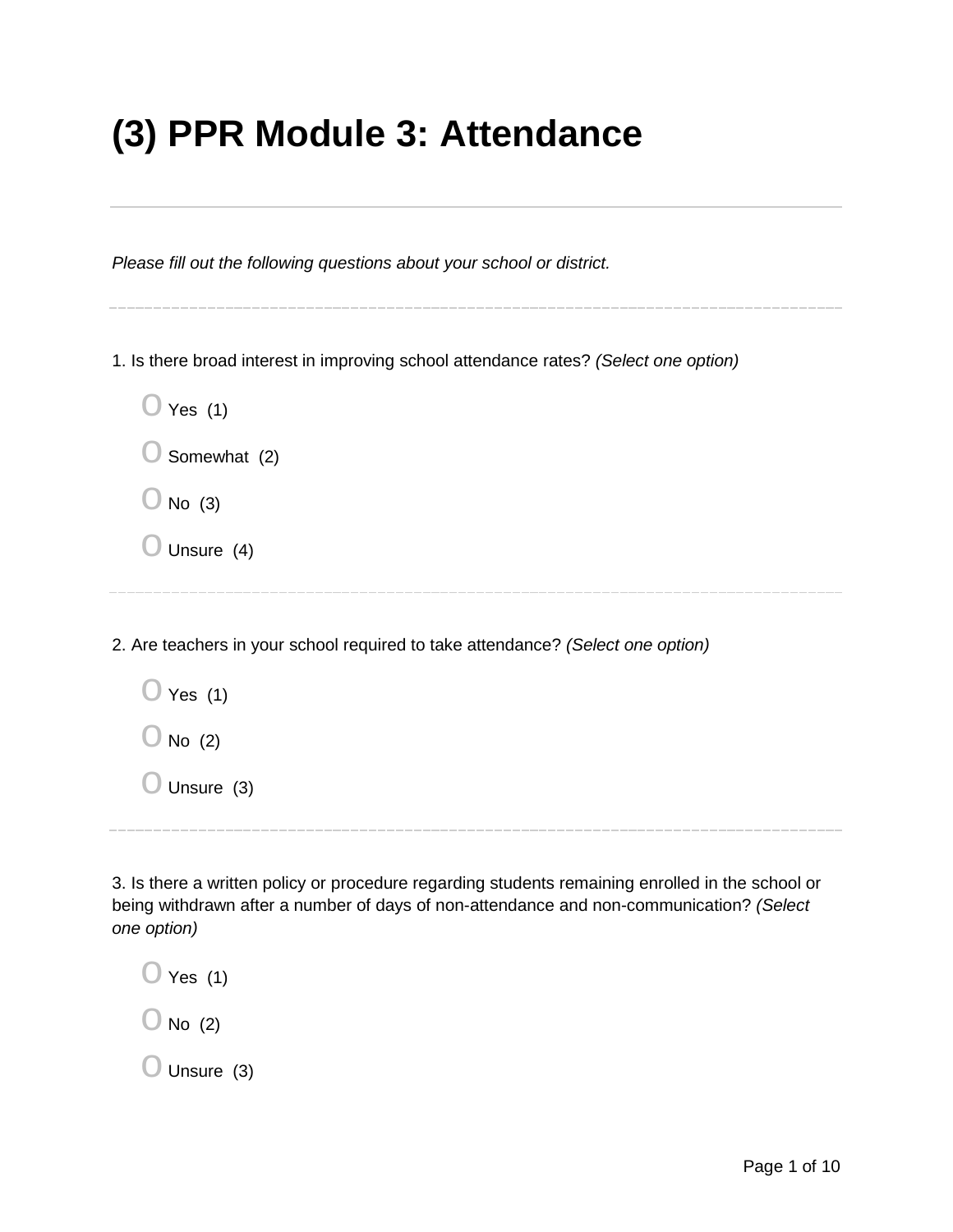4. Is there a written policy in place to help students make up work missed due to absence? *(Select one option)*

 $\bigcirc$  Yes (1)  $\bigcirc$  No (2)

 $\bigcirc$  Unsure (3)

5. When students are absent from class due to court-ordered treatment or other services scheduled during the school day, are these absences excused or unexcused? *(Select one option)*

| $\bigcirc$ Excused (1)   |
|--------------------------|
| $\bigcirc$ Unexcused (2) |
| $\bigcirc$ Varies (3)    |
| $\bigcirc$ Unsure (4)    |

6. Are absences due to suspension and expulsion considered excused in your attendance policy? *(Select one option)*

 $\bigcirc$  Yes, they are always excused. (1)

 $\bigcirc$  Yes, until a student has been suspended for more than a designated number of days. (2)

 $\bigcirc$  No, they are unexcused. (3)

 $\bigcirc$  Unsure (4)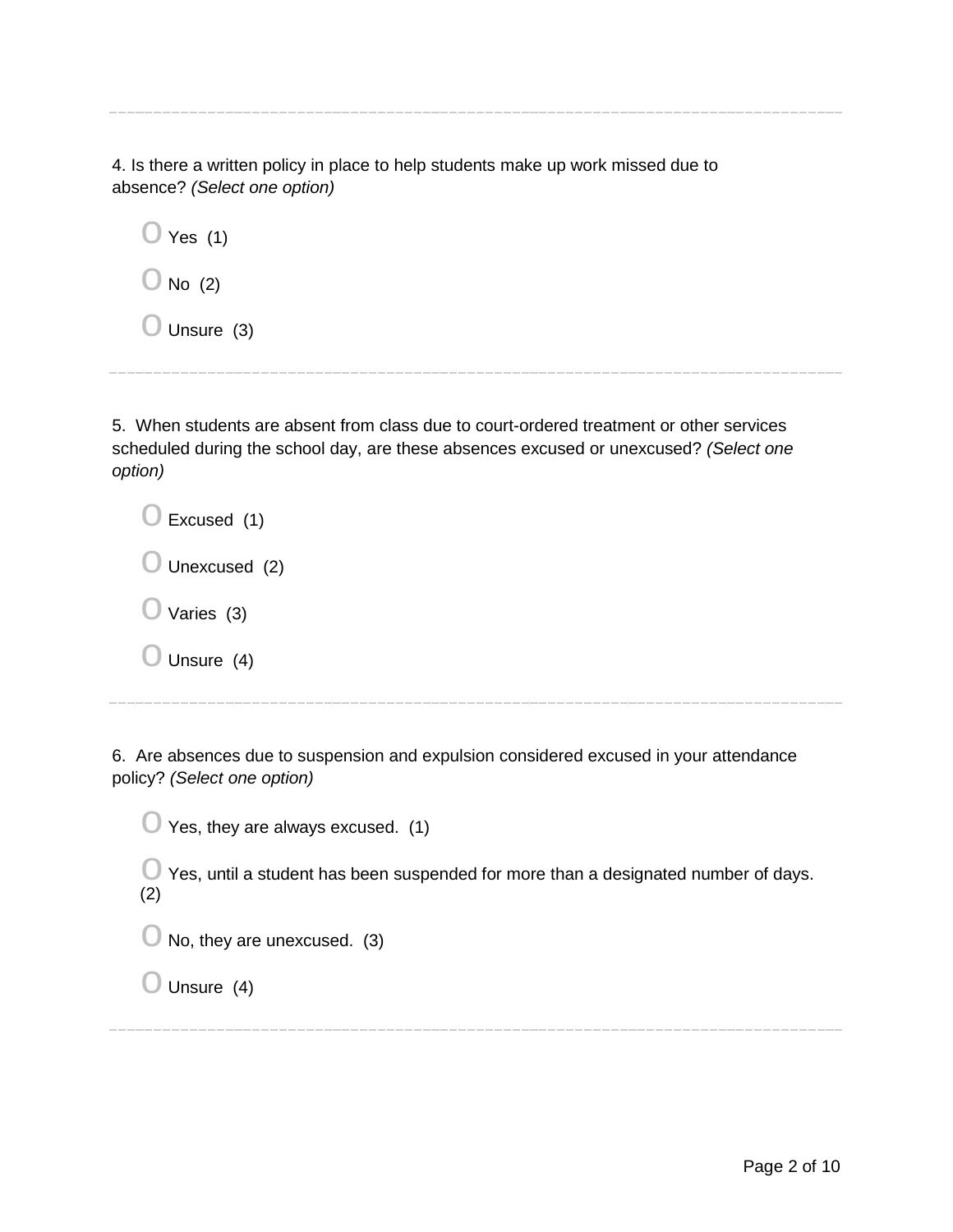7. If your high school has an open campus, are there effective procedures in place to ensure that students are monitored leaving campus and that students return to campus when they are supposed to? *(Select one option)*

| $\bigcirc$ N/A - no open campus. (1) |  |  |
|--------------------------------------|--|--|
| $\bigcirc$ Yes (2)                   |  |  |
| $\bigcirc$ No (3)                    |  |  |
| $\bigcirc$ Unsure (4)                |  |  |

8. Does a person at the *school* have the specific responsibility to support teachers with attendance interventions? These positions are often called Attendance Advocates or Attendance Coaches, but may have other titles as well. *(Select one option)*

| Yes (1)              |  |
|----------------------|--|
| $\bigcup$ No (2)     |  |
| $\bigcup$ Unsure (3) |  |

9. Does the person in charge of attendance routinely work with other school staff such as the McKinney-Vento Liaison and the Child Welfare Educational Liaison to identify absences that may be due to homelessness or living transitions? *(Select one option)*

 $\bigcirc$  Yes (1)  $\bigcirc$  No (2)  $\bigcirc$  Unsure (3)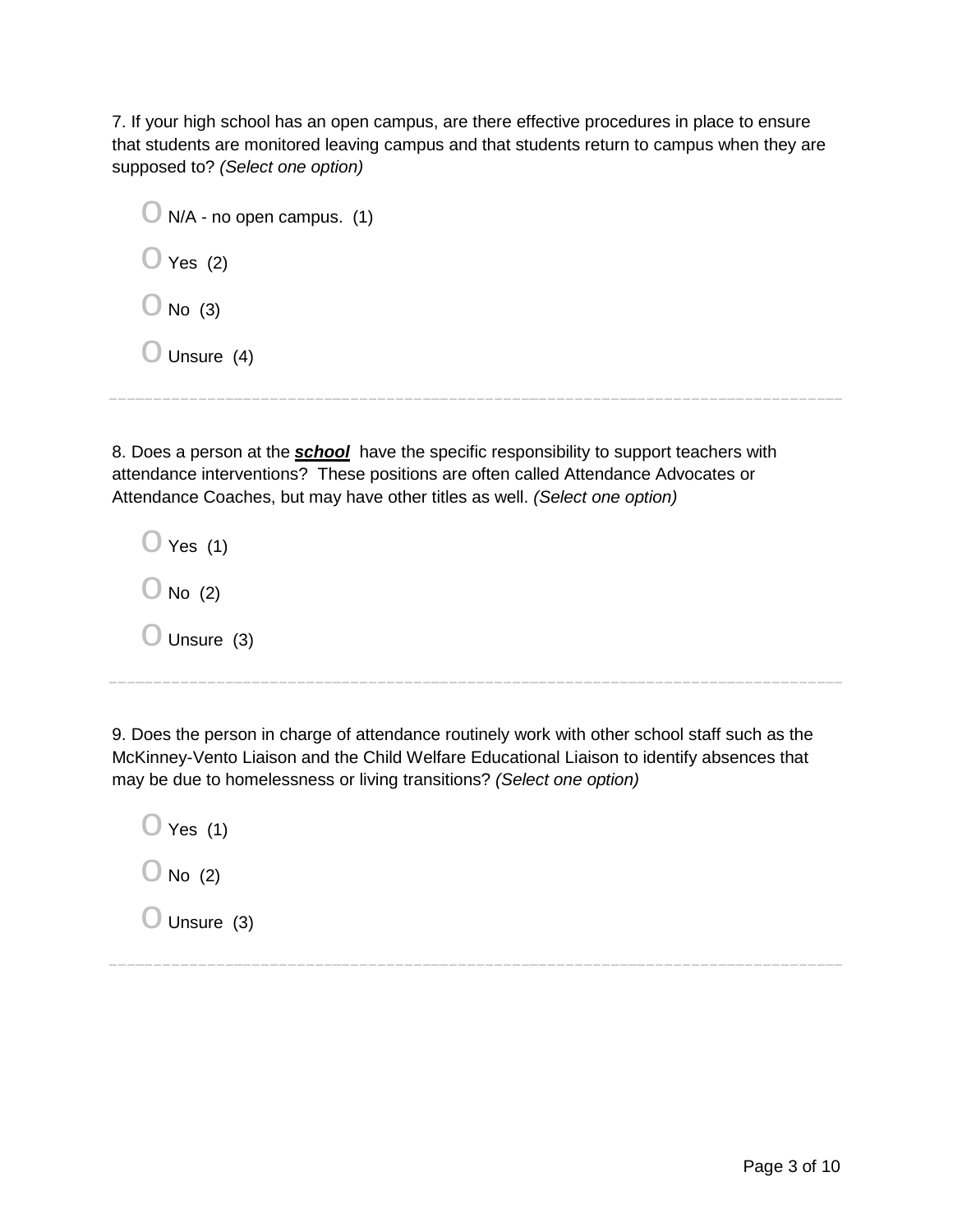10. At what levels of absence are you required to intervene with students and/or their families? *(Select one option)*

 $\bigcirc$  1 day (1)  $\bigcirc$  2-3 days (2)  $\bigcirc$  4-5 days (3)  $\bigcirc$  6-9 days (4)  $\bigcirc$  10 or more days (5)  $\bigcirc$  Unsure (6)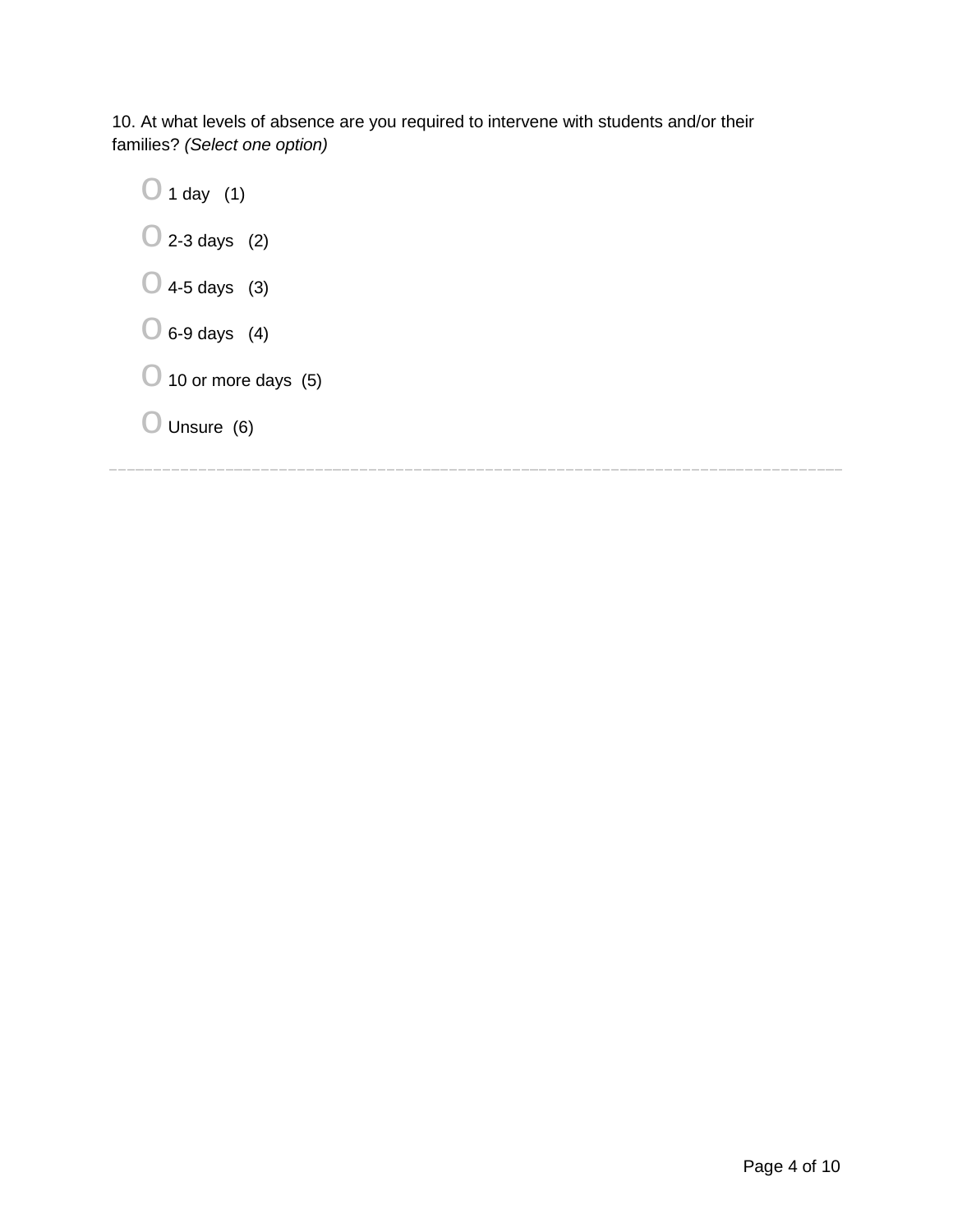|                                                                                          | Frequently<br>(1) | Sometimes<br>(2) | Rarely (3) | Never (4) | Unsure (5) |
|------------------------------------------------------------------------------------------|-------------------|------------------|------------|-----------|------------|
| a. Automated<br>phone call to<br>home. $(1)$                                             |                   |                  |            |           |            |
| b. Automated text<br>message or phone<br>call to<br>parent/guardian's<br>cell phone. (2) |                   |                  |            |           |            |
| c. Automated<br>email to parent. (3)                                                     |                   |                  |            |           |            |
| d. Live phone call<br>to<br>parent/guardian(s).<br>(4)                                   |                   |                  |            |           |            |
| e. Letter to<br>parent/guardian(s).<br>(5)                                               |                   |                  |            |           |            |
| f. Face to face<br>meeting with<br>family. $(6)$                                         |                   |                  |            |           |            |
| g. Individual<br>attendance plans.<br>(7)                                                |                   |                  |            |           |            |
| h. Intervention with<br>child. $(8)$                                                     |                   |                  |            |           |            |
| i. Intervention with<br>family. (9)                                                      |                   |                  |            |           |            |
| j. Referral to<br>truancy reduction<br>program or SARB<br>Board. (10)                    |                   |                  |            |           |            |
| k. Referral to<br>County social<br>services to pursue<br>educational<br>neglect. (11)    |                   |                  |            |           |            |

11. In your school, how often are the following activities implemented to address repeated *excused* absences. *(Select one option for each statement)*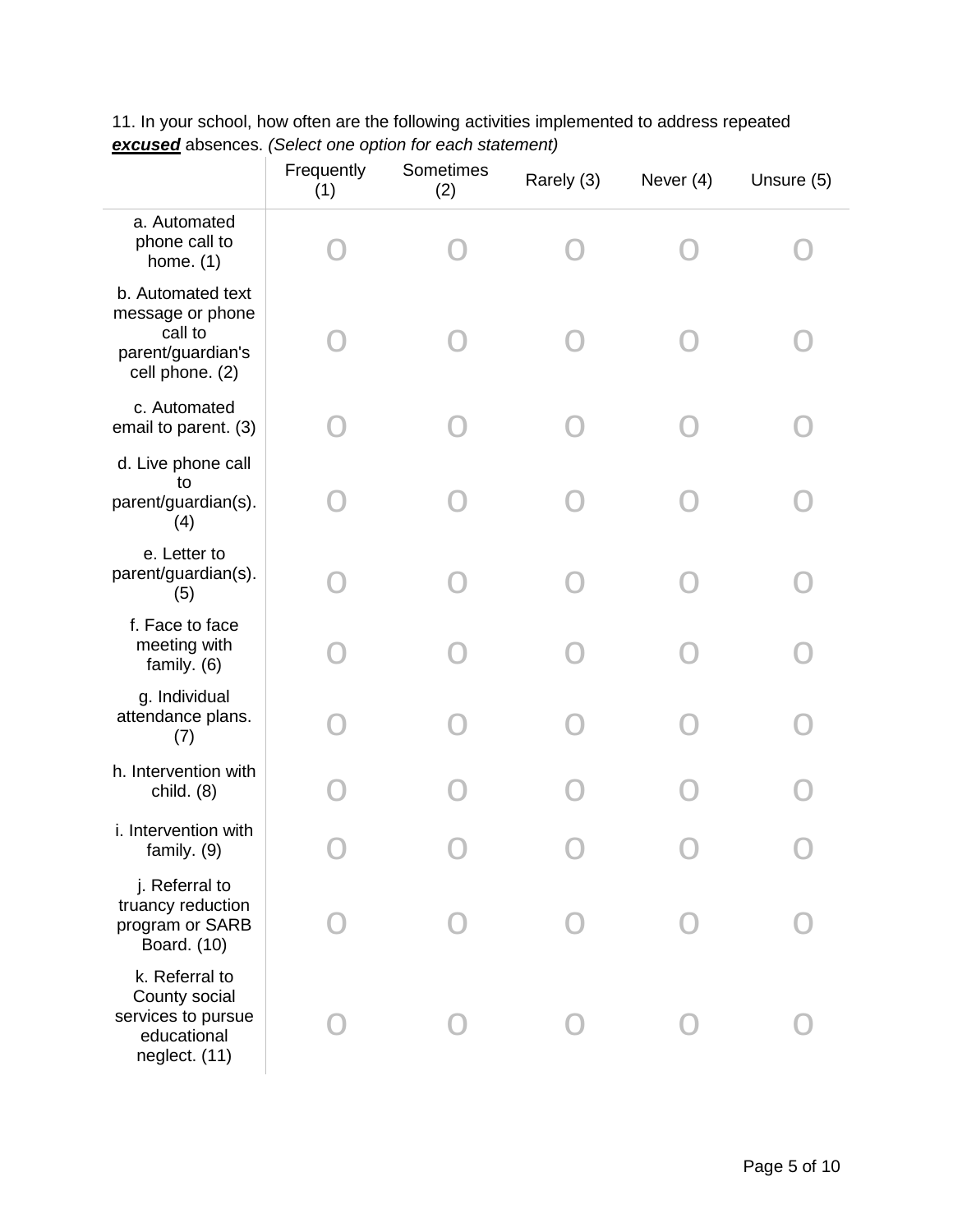|                                                                                          | Frequently<br>(1) | Sometimes<br>(2) | Rarely (3) | Never (4) | Unsure (5) |
|------------------------------------------------------------------------------------------|-------------------|------------------|------------|-----------|------------|
| a. Automated<br>phone call to<br>home. $(1)$                                             |                   |                  |            |           |            |
| b. Automated text<br>message or phone<br>call to<br>parent/guardian's<br>cell phone. (2) |                   |                  |            |           |            |
| c. Automated<br>email to parent. (3)                                                     |                   |                  |            |           |            |
| d. Live phone call<br>to<br>parent/guardian(s).<br>(4)                                   |                   |                  |            |           |            |
| e. Letter to<br>parent/guardian(s).<br>(5)                                               |                   |                  |            |           |            |
| f. Face to face<br>meeting with<br>family. (6)                                           |                   |                  |            |           |            |
| g. Individual<br>attendance plans.<br>(7)                                                |                   |                  |            |           |            |
| h. Intervention with<br>child. $(8)$                                                     |                   |                  |            |           |            |
| i. Intervention with<br>family. (9)                                                      |                   |                  |            |           |            |
| j. Referral to<br>truancy reduction<br>program or SARB<br>Board. (10)                    |                   |                  |            |           |            |
| k. Referral to<br>County social<br>services to pursue<br>educational<br>neglect. (11)    |                   |                  |            |           |            |

12. In your school, how often are the following activities implemented to address repeated *unexcused* absences. *(Select one option for each statement)*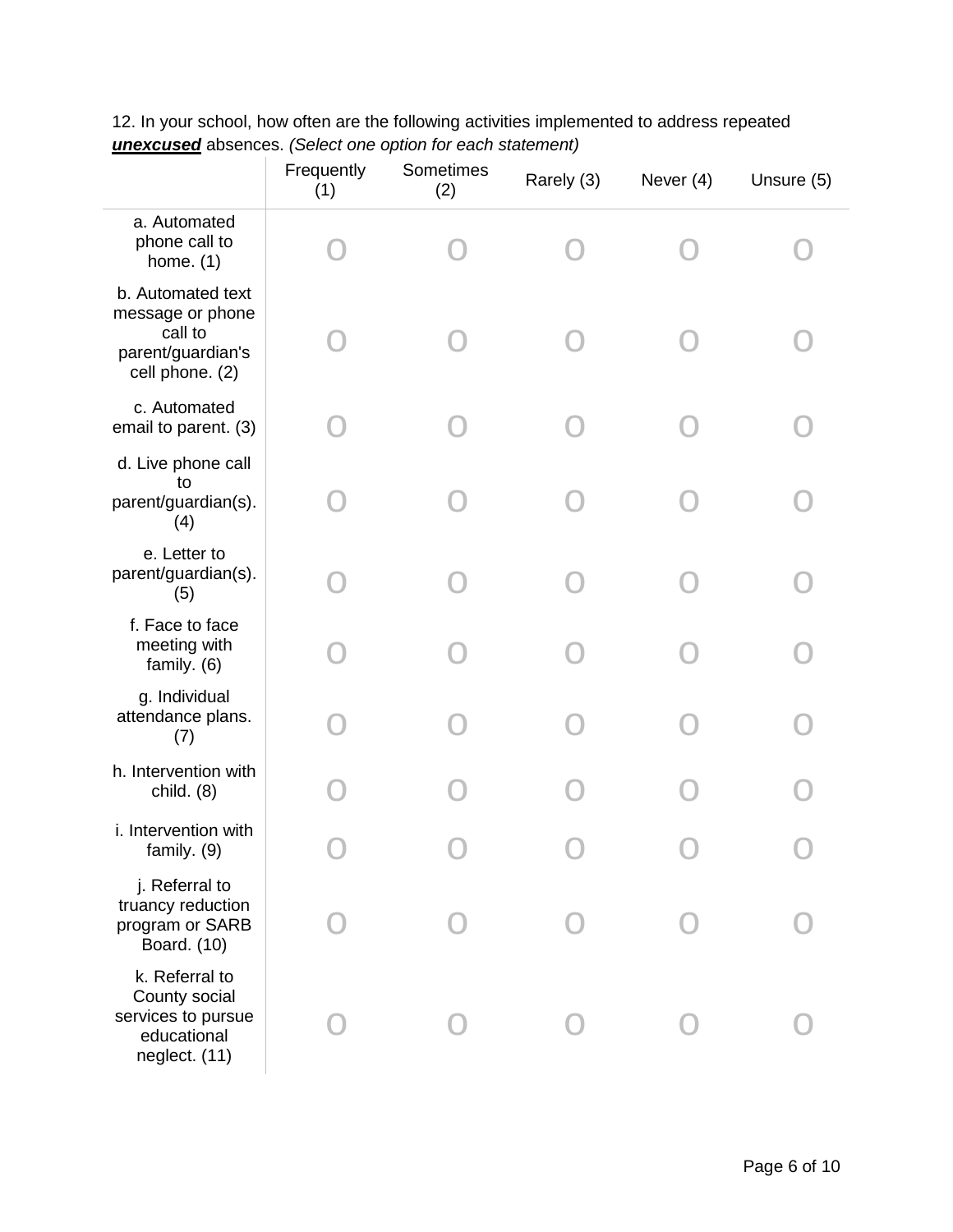13. Do you make regular use of attendance contracts signed by the student, the parent/guardian and a school representative? *(Select one option)*

 $\bigcirc$  Yes (1)  $\bigcirc$  We use them in some cases. (2)  $\bigcirc$  No (3)  $\bigcirc$  Unsure (4)

14. Do the attendance contracts seek to identify the root cause of the absences, and do they specify the responsibilities of the student, the parent/guardian and the school? *(Select one option)*

 $\bigcirc$  Yes (1)  $\bigcirc$  Sometimes (2)  $\bigcirc$  No or not usually. (3)  $\bigcirc$  Unsure (4)

15. Do you regularly make use of positive incentives (carrots) to motivate good attendance, and not just punitive responses (sticks) to absences? *(Select one option)*

 $\bigcirc$  Yes (1)  $\bigcirc$  To some extent. (2)  $\bigcirc$  No or not usually. (3)  $\bigcirc$  Unsure (4)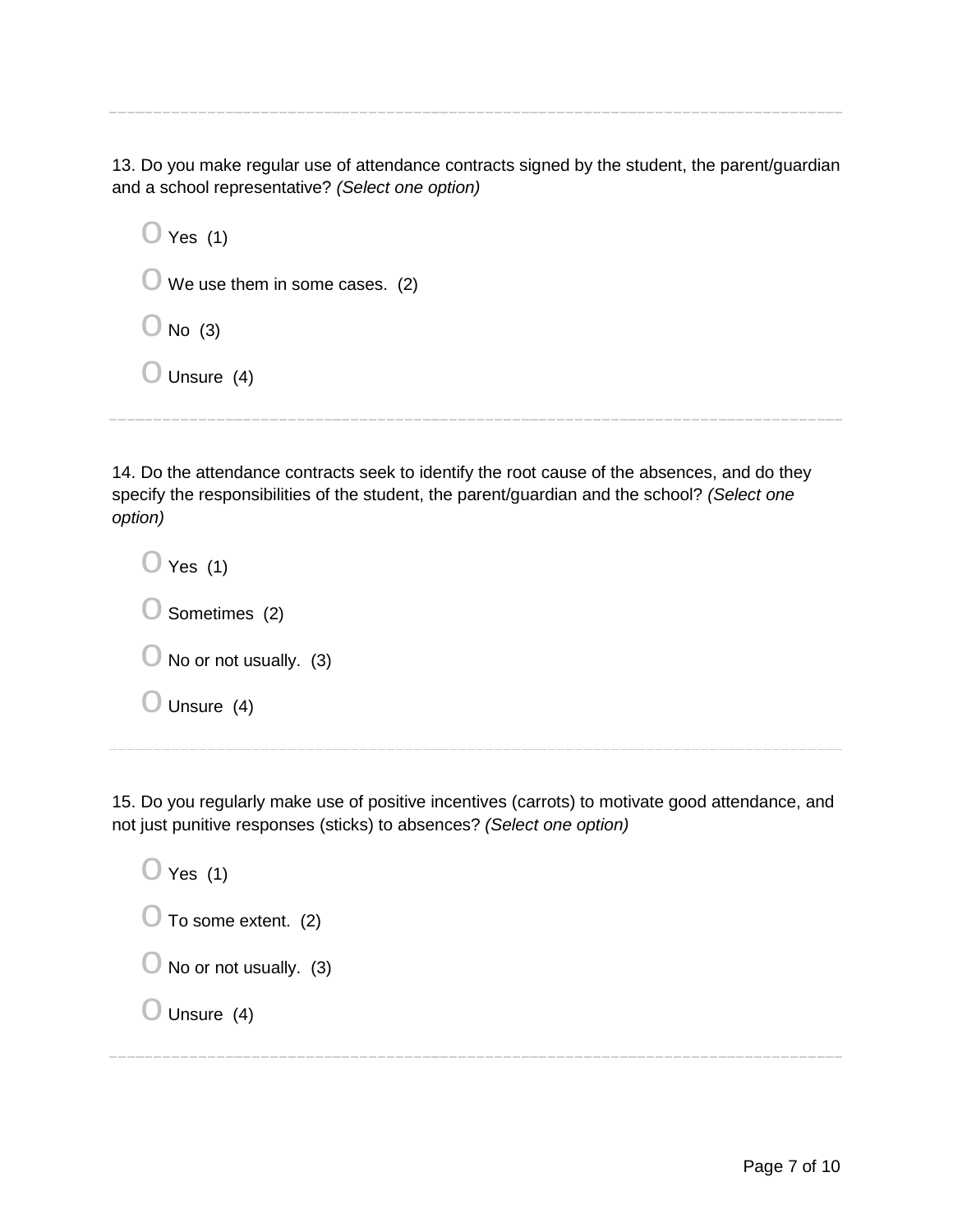16. Do you implement a tiered approach to providing positive incentives and, when needed punitive responses, to attendance and absence? *(Select one option)*

| Yes $(1)$<br>$\cup$               |  |
|-----------------------------------|--|
| $\bigcirc$ To some extent. (2)    |  |
| $\bigcirc$ No or not usually. (3) |  |
| $\bigcirc$ Unsure (4)             |  |
|                                   |  |

17. Can students make up classroom work and missing homework due to an *excused* absence? *(Select one option)*

| $\bigcirc$ Yes, per policy. (1)         |
|-----------------------------------------|
| $\bigcirc$ No, per policy. (2)          |
| $\bigcirc$ Varies, teachers decide. (3) |
| Unsure (4)                              |
|                                         |

18. Can students make up classroom work and missing homework due to an *unexcused* absence? *(Select one option)*

| $\bigcup$ Yes, per policy. (1)      |  |
|-------------------------------------|--|
| $\bigcirc$ No, per policy. (2)      |  |
| $\cup$ Varies, teachers decide. (3) |  |
| $\bigcup$ Unsure (4)                |  |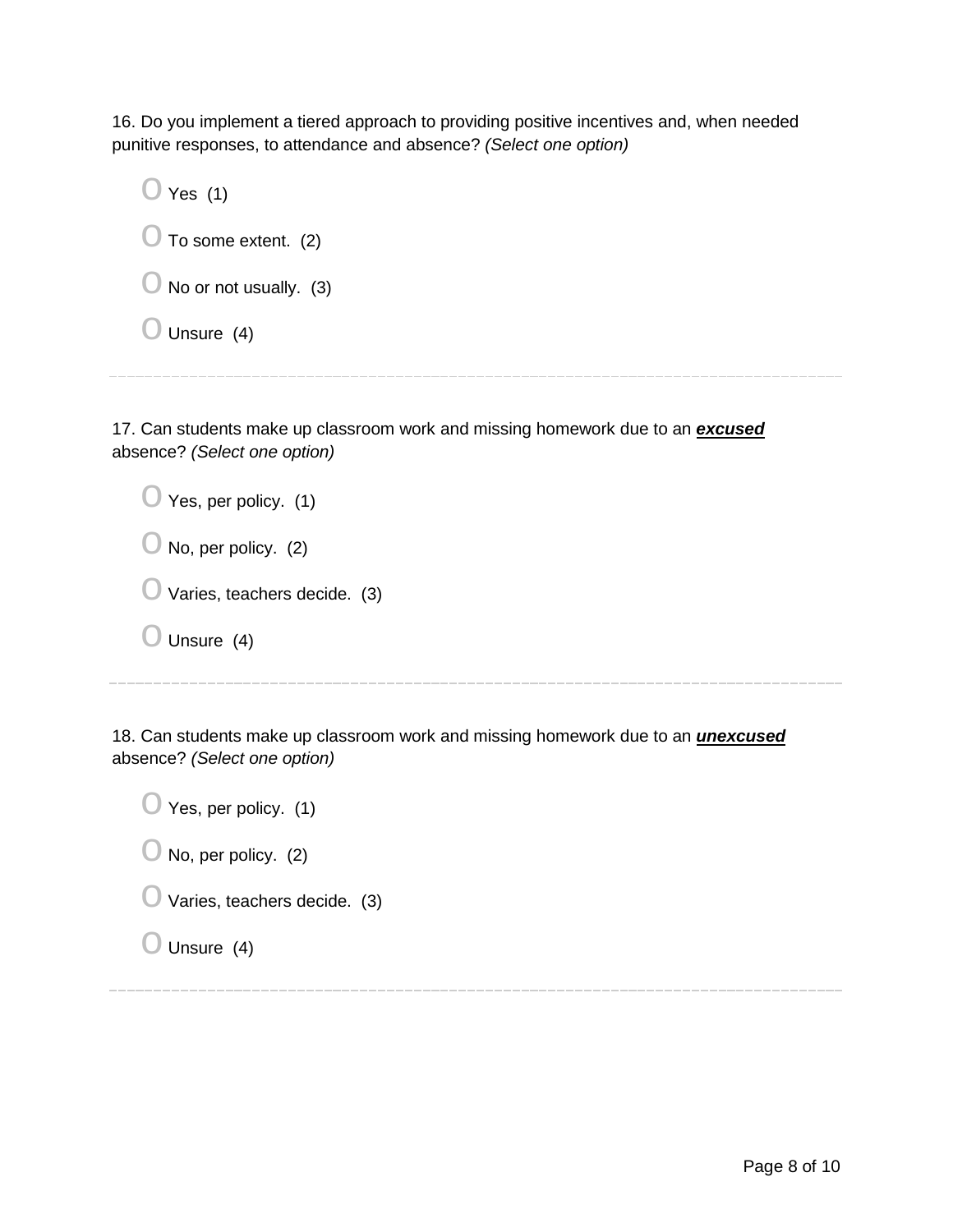19. In your school, do students lose credit in a class, either by getting an incomplete or an "F", when a specified threshold of unexcused absence is reached in that class regardless of the quality of their graded work? *(Select one option)*

| $\bigcirc$ Yes, by policy. (1)    |
|-----------------------------------|
| $\bigcirc$ Varies by teacher. (2) |
| No $(3)$                          |
| Unsure (4)<br>$\bigcup$           |
|                                   |

20. Does your school refer habitually truant students to truancy court? *(Select one option)*

| $\bigcup$ Yes (1)        |
|--------------------------|
| $\bigcup$ No (2)         |
| $\bigcirc$ Sometimes (3) |
| $\bigcirc$ Unsure (4)    |

21. If you refer habitually truants to truancy court, is there a person at your school with the responsibility to follow up with students and support them in complying with the judge's orders? *(Select one option)*

 $\bigcirc$  N/A: We do not make court referrals. (1)

 $\bigcirc$  Yes (2)

 $\bigcirc$  No (3)

 $\bigcirc$  Unsure (4)